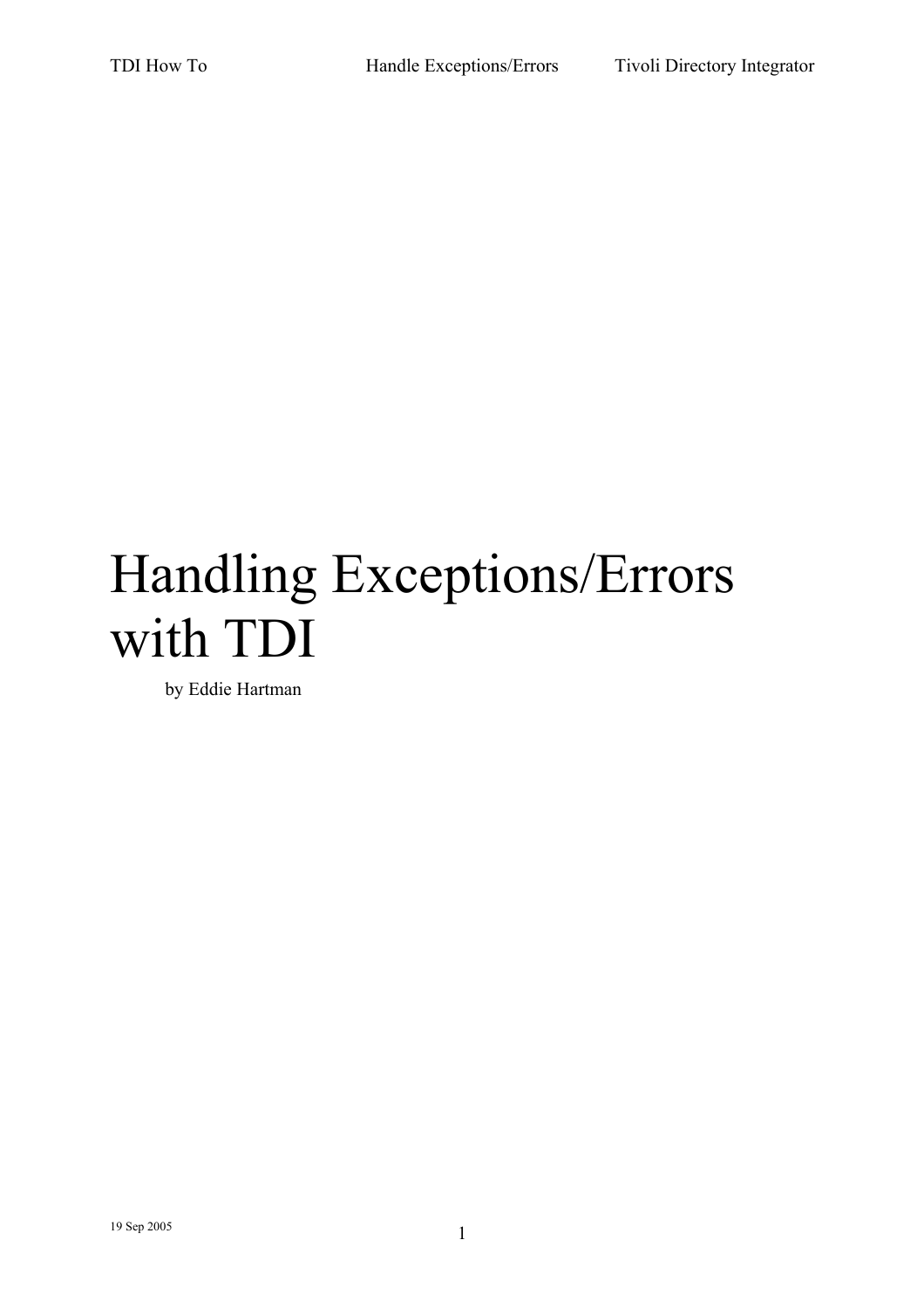| $\mathbf{1}$   |     |  |
|----------------|-----|--|
| 2              |     |  |
| $\mathcal{E}$  |     |  |
|                | 3.1 |  |
|                | 3.2 |  |
| $\overline{4}$ |     |  |
|                | 4.1 |  |
|                | 4.2 |  |
|                | 4.3 |  |
|                | 4.4 |  |
|                |     |  |
|                |     |  |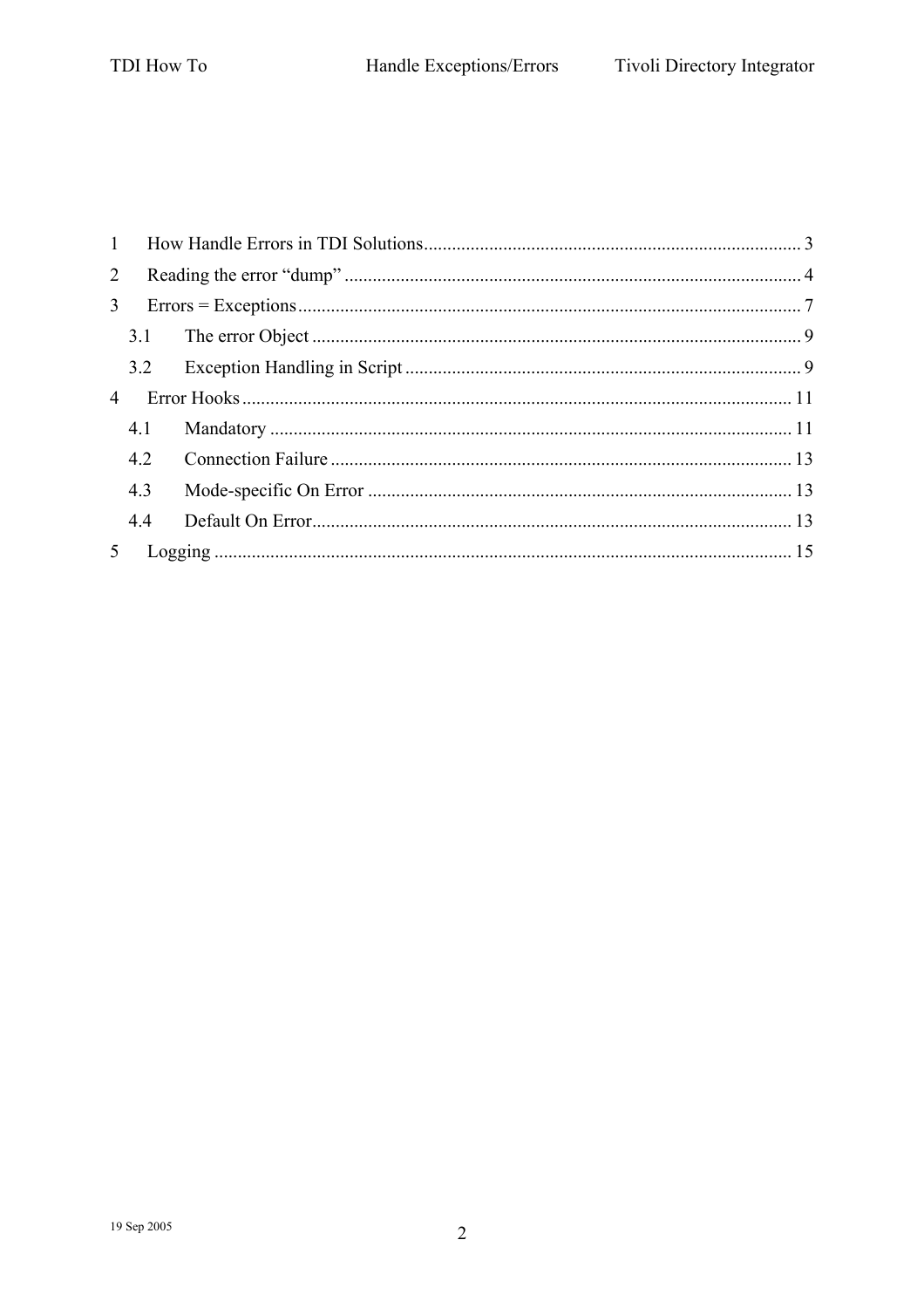## **1 How Handle Errors in TDI Solutions**

This document outlines the features and techniques used to deal with exceptions (and errors) in your TDI solutions. As you will see, although all errors are exceptions, not all exceptions can really be called errors. Confused? Then keep reading.

We'll begin with a look at how error messages are written and then move to a discussion of the error object itself, along with the mechanisms in TDI that are activated when one occurs. Examples of error logs are provided in order to help you navigate these. There is also a section on how to control logging in your solutions, including tips for preparing your AssemblyLines to deal with problem situations.

Note that the abbreviation "AL" is often used for "AssemblyLine" in the following text. The same applies to "CE", which is short for "Config Editor" – the TDI User Development Environment. This is common practice and will be the case in newsgroup postings, published solutions and other TDI literature.

In order to follow the content here you should already have a some experience with TDI; At the very least having completed the Getting Started tutorial [1].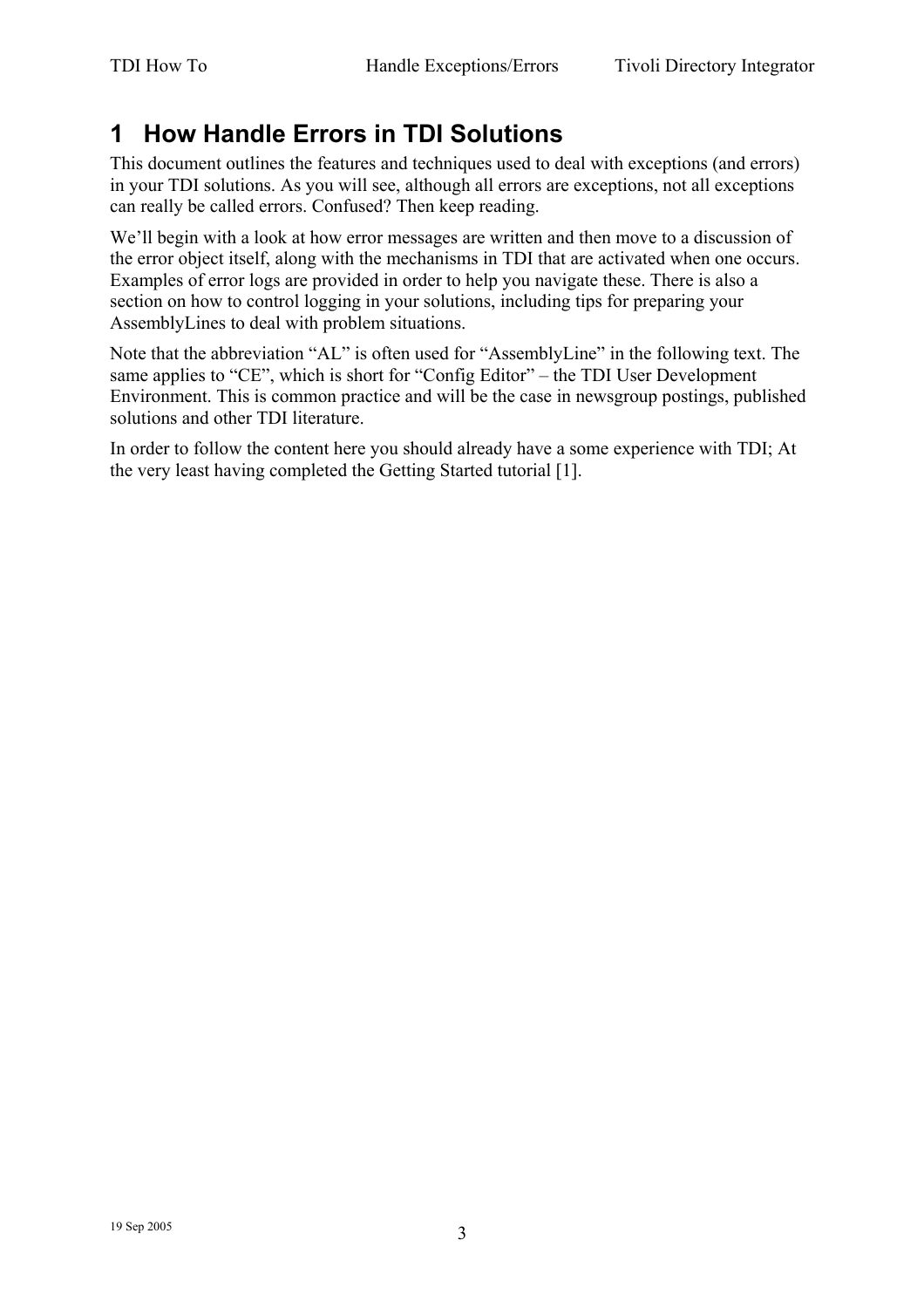## **2 Reading the error "dump"**

The natural place to start this document is with a discussion of how to locate *where* the error is happening. To do this you must be able to interpret the details that TDI writes about the error to the  $\log<sup>1</sup>$ . Although not an exhaustive list of possible errors, this chapter includes examples of some common types, as well as tips on how to deal with them.

When some problem causes your AssemblyLine to fail, TDI writes error information to the log. Here is an example of this:

```
14:29:36 [DB2e_GroupTable] Lookup 
java.lang.Exception: No criteria can be built from input (no link 
criteria specified) 
   at com.ibm.di.server.SearchCriteria.buildCriteria(Unknown Source) 
   at com.ibm.di.server.AssemblyLineComponent.lookup(Unknown Source) 
   at com.ibm.di.server.AssemblyLine.msExecuteNextConnector(Unknown 
Source) 
   at com.ibm.di.server.AssemblyLine.executeMainStep(Unknown Source) 
   at com.ibm.di.server.AssemblyLine.executeMainLoop(Unknown Source) 
   at com.ibm.di.server.AssemblyLine.executeMainLoop(Unknown Source) 
   at com.ibm.di.server.AssemblyLine.executeAL(Unknown Source) 
   at com.ibm.di.server.AssemblyLine.run(Unknown Source) 
14:29:36 Error in: NextConnectorOperation: java.lang.Exception: No 
criteria can be built from input (no link criteria specified) 
java.lang.Exception: No criteria can be built from input (no link 
criteria specified) 
    at com.ibm.di.server.SearchCriteria.buildCriteria(Unknown Source) 
   at com.ibm.di.server.AssemblyLineComponent.lookup(Unknown Source) 
   at com.ibm.di.server.AssemblyLine.msExecuteNextConnector(Unknown 
Source) 
   at com.ibm.di.server.AssemblyLine.executeMainStep(Unknown Source) 
   at com.ibm.di.server.AssemblyLine.executeMainLoop(Unknown Source) 
   at com.ibm.di.server.AssemblyLine.executeMainLoop(Unknown Source) 
    at com.ibm.di.server.AssemblyLine.executeAL(Unknown Source) 
    at com.ibm.di.server.AssemblyLine.run(Unknown Source)
```
The trick to reading this message is moving your attention to the top of the error output.

Although the *stack trace* that makes up most of the dump helps developers locate problems in TDI itself<sup>2</sup>, details on where the problem originated are written first.

```
14:29:36 [DB2e_GroupTable] Lookup 
java.lang.Exception: No criteria can be built from input (no link 
criteria specified)
```
The first item shown is the name of the component where the error originated. This is written inside brackets ( $[DB2e-GroupTable]$  in the above example). After the component name comes the operation that failed (Lookup). The next line has both the internal *type* of the error, also called the *exception class* (java.lang.Exception), and the error message (No criteria can be built from input (no link criteria specified)).

Putting all this together: TDI is complaining that it cannot build Link Criteria for the Lookup operation in the DB2e\_GroupTable Connector. This could be because no Link Criteria was

 $1$  When you run your AL from the Config Editor, the CE instructs the TDI Server to send log output to the *console* so that the CE can intercept these messages and display them onscreen for you. See section *5 Logging* on page 15 for details on how you can configure logging yourself.

 $2^2$  This is why you should always include the log output when reporting problems to support.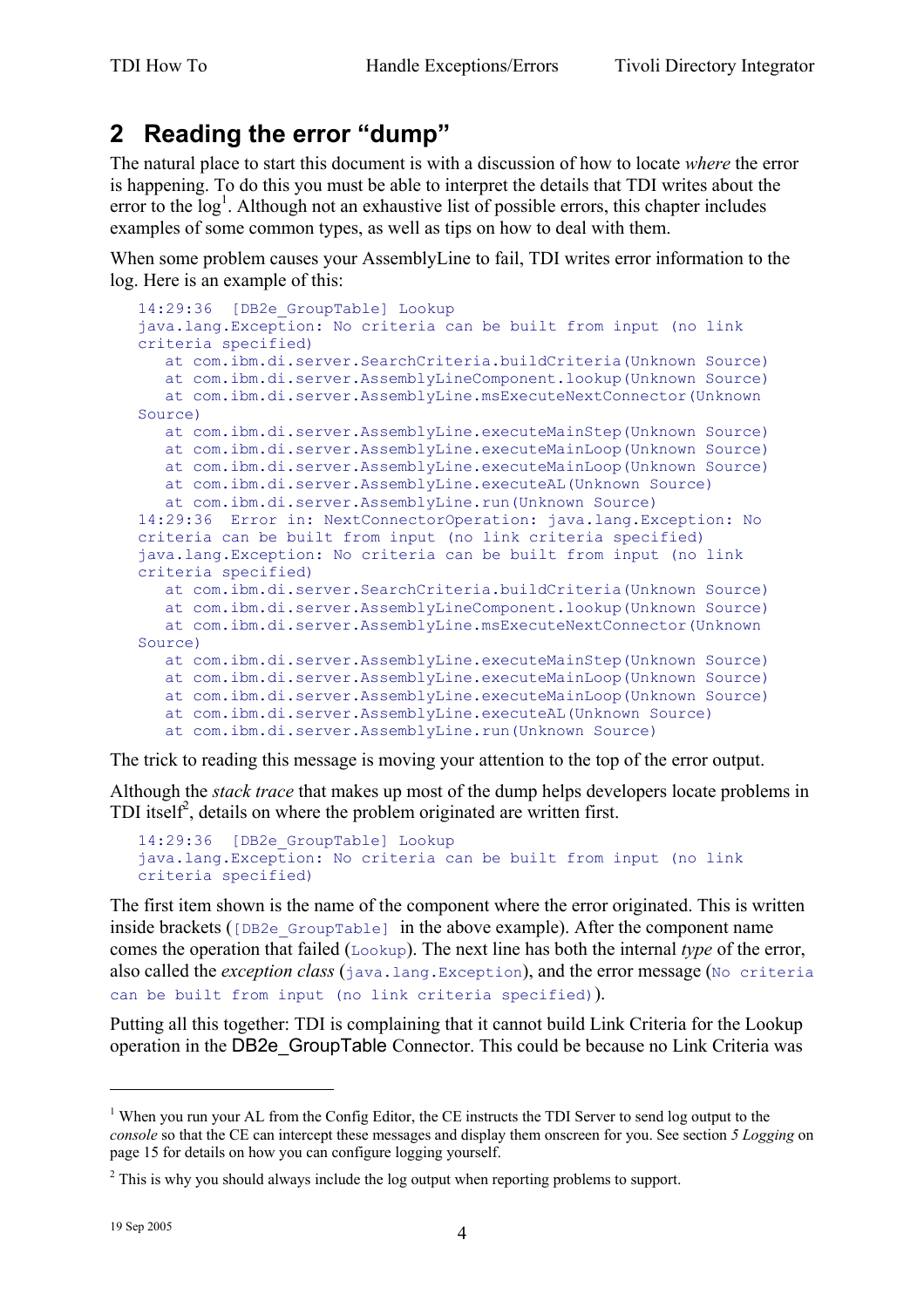defined, or because you are referencing a Work Entry Attribute that was not found in the Work Entry when Link Criteria was built. Armed with this information, you can first check that you have set up the Link Criteria correctly. If this is the case then your next step would be to make sure that the Work Entry actually holds the Attributes you are referencing in the Value parameter of each Link Criteria. These will be prefixed with the special dollar symbol (\$). One way to ensure their presence is to dump out the Work Entry to the log:

```
task.dumpEntry( work );
```
You should put this code in the Lookup On Error Hook of this Connector so that if the error happens, you will be able to see if the required Attributes are in place or not.

Our example AssemblyLine has more than one problem, and after correcting this first error we can see our next problem:

```
14:39:25 [DB2e_GroupTable] while mapping attribute "member" 
undefined: undefined is not a function. 
 ...
```
This time the error log looks a little different. You still get the component name and operation, which this time is during Advanced Mapping of the mail Attribute. But now the *error type* is written as "undefined". This is often the case for errors reported by the JavaScript engine itself. The message is clear enough though – undefined is not a function – and tells me that I've misspelled the name of a function call in my script code. After close examination I discover the typo: task.logm**gs**() instead of task.logm**sg**().

Bugs in JavaScript code can be among the most difficult to track down. Some script errors cause your AL to crash during initialization (e.g. syntax errors), while others remain undetected until a block of code is executed for the first time. The above task.logmgs() example is an example of the latter, since the problem first arises when the JavaScript engine tries to call a method in the task object called "logmgs()".

One approach is to get someone else to look at your code. Unfortunately, this is not always an option. Alternatively, place several (correctly spelled) task.logmsg() calls throughout the problematic script. By seeing which messages get written before the crash, you are able to pinpoint the problem.

If the failing script is long and filled with if-tests, you can also try breaking it down to smaller snippets. This is generally good programming practice anyway, and allows you to perform simpler unit tests on each smaller block of code. Script logic that is frequently reused should be defined as functions in Scripts Components. Placing these in the Script Library will help minimize coding errors and make your solution easier to maintain and enhance.

Another method for isolating script errors is commenting out code until you find the snippet that is causing the problem.

Now let's look at a data source error:

```
14:48:25 [TDS_Update] AddOnly 
javax.naming.directory.SchemaViolationException: [LDAP: error code 65 - 
Object Class Violation]; remaining name 'uid=ehartman33,o=ibm,c=com'
```
The first line tells us that the AddOnly operation failed for the TDS\_Update Connector. This time the class of the exception is system-specific and is coming from the underlying directory or driver/API class:

javax.naming.directory.SchemaViolationException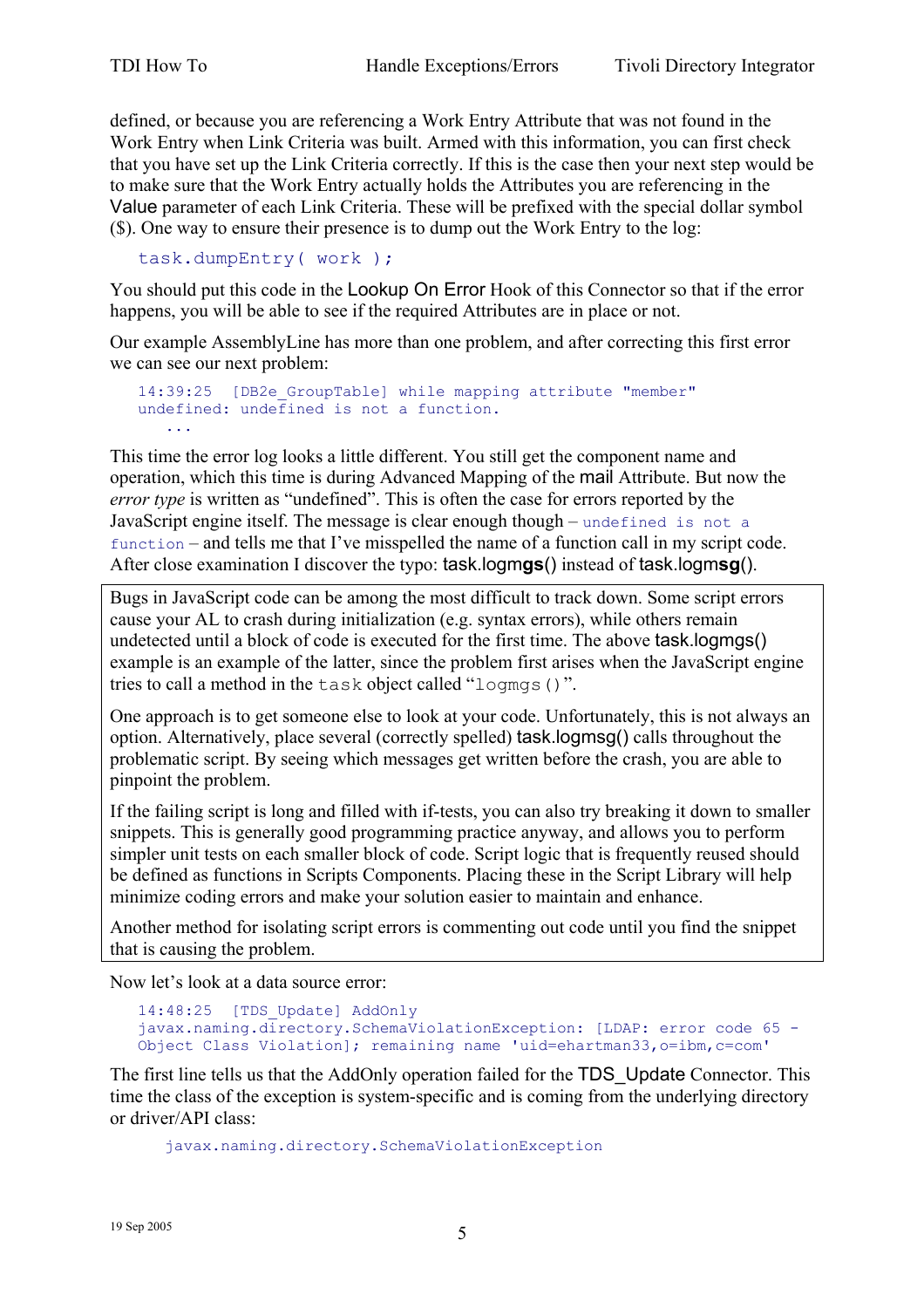The message tells us that the Entry we are trying to write is in violation of schema. You will need to check that your Output Map Attributes are correctly spelled (and are actually defined in the object class of the entry). If all else fails, try disabling Attributes until you find out which one $(s)$  is failing.

Now that we've looked at some example error logs and tips for correcting these, we will turn our attention to the error mechanism itself.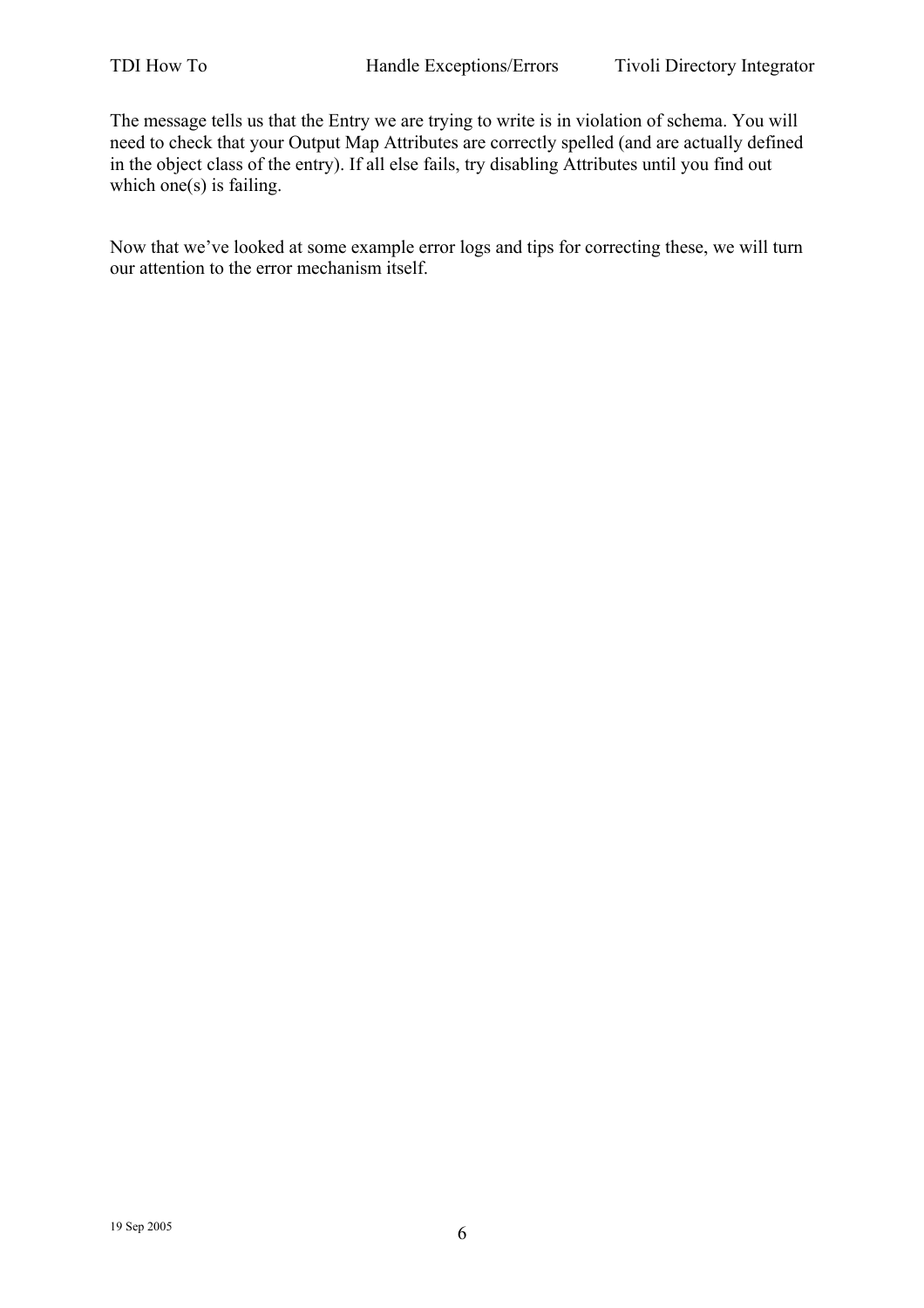## **3 Errors = Exceptions**

All errors in TDI are represented by Java objects called *exceptions*. Each type of error – both those internal to TDI itself, as well as errors coming from connected systems – has its own specific exception type.

When an error occurs, the corresponding exception is *thrown*, disrupting normal program execution<sup>3</sup>. The exception is *caught* by TDI and the Error flow is initiated, as described in the TDI *AssemblyLine and Connector mode flowcharts* (or Flow Diagrams for short) [2]. Although the next chapter covers Error Hooks in more detail, we will need to look at these briefly in order to understand exception handling in TDI.

For example, let's take a look at part of the Flow Diagram for the AddOnly Connector mode:



As you can see, regardless of whether the error originates in a Hook, Attribute Map or internal Connector Interface operation (like *Add* in the above diagram), the Error Flow is initiated (drawn as a red dotted line in the diagram).

<u>.</u>

<sup>&</sup>lt;sup>3</sup> Not all exceptions are errors. Some are used to signal changes in standard AssemblyLine processing. For example, methods like system.skipEntry() and system.ignoreEntry() throw special flow-control exceptions that do not initiate the Error Flow. Instead, these are caught by the AssemblyLine and handled as dictated by the exception type. Other exceptions are used to represent special situations like finding no match during a lookup operation, or finding multiple.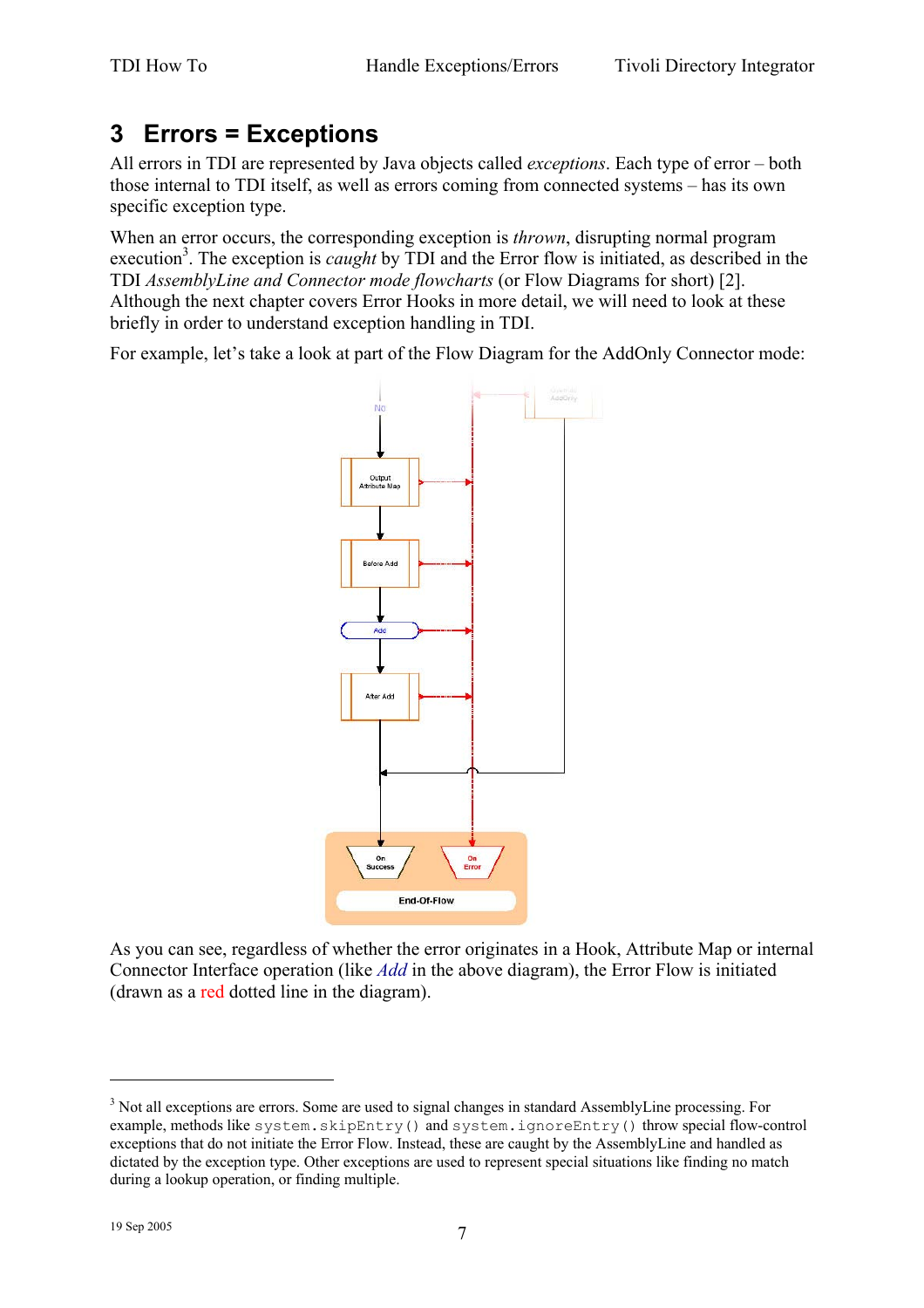All Connector modes terminate in the same way, indicated by the orange box at the bottom of above diagram. Details of this behavior are described in the Flow Diagram page called *End-Of-Flow*.



In the case of successful operation, control is first passed to the Mode-specific On Success Hook (e.g. AddOnly Success for AddOnly mode) and then to the Default Success Hook. This latter Hook is shared by all modes.

Error flow has similar behavior: control goes first to the Mode-specific Error Hook and then to Default On Error. Just below the Default On Error Hook in the above diagram is a branch with the text: *At Least One Error Hook Enabled?* Notice how if the answer is *No* (i.e. no Error Hooks are enabled) then the AssemblyLine aborts with the error. On the other hand, if at least one of them *is* enabled then execution continues as if no error had occurred<sup>4</sup>. This is because TDI assumes that the problem has been dealt with by you.

However, this may not be desired behavior. For instance, if you are creating an ITIM Endpoint Adaptor using the DSML v2. EventHandler and have script code in Error Hooks

<u>.</u>

<sup>&</sup>lt;sup>4</sup> Note that the error is still counted, and execution will halt if this count exceeds the Max. number of errors parameter setting in the Config tab of the AssemblyLine.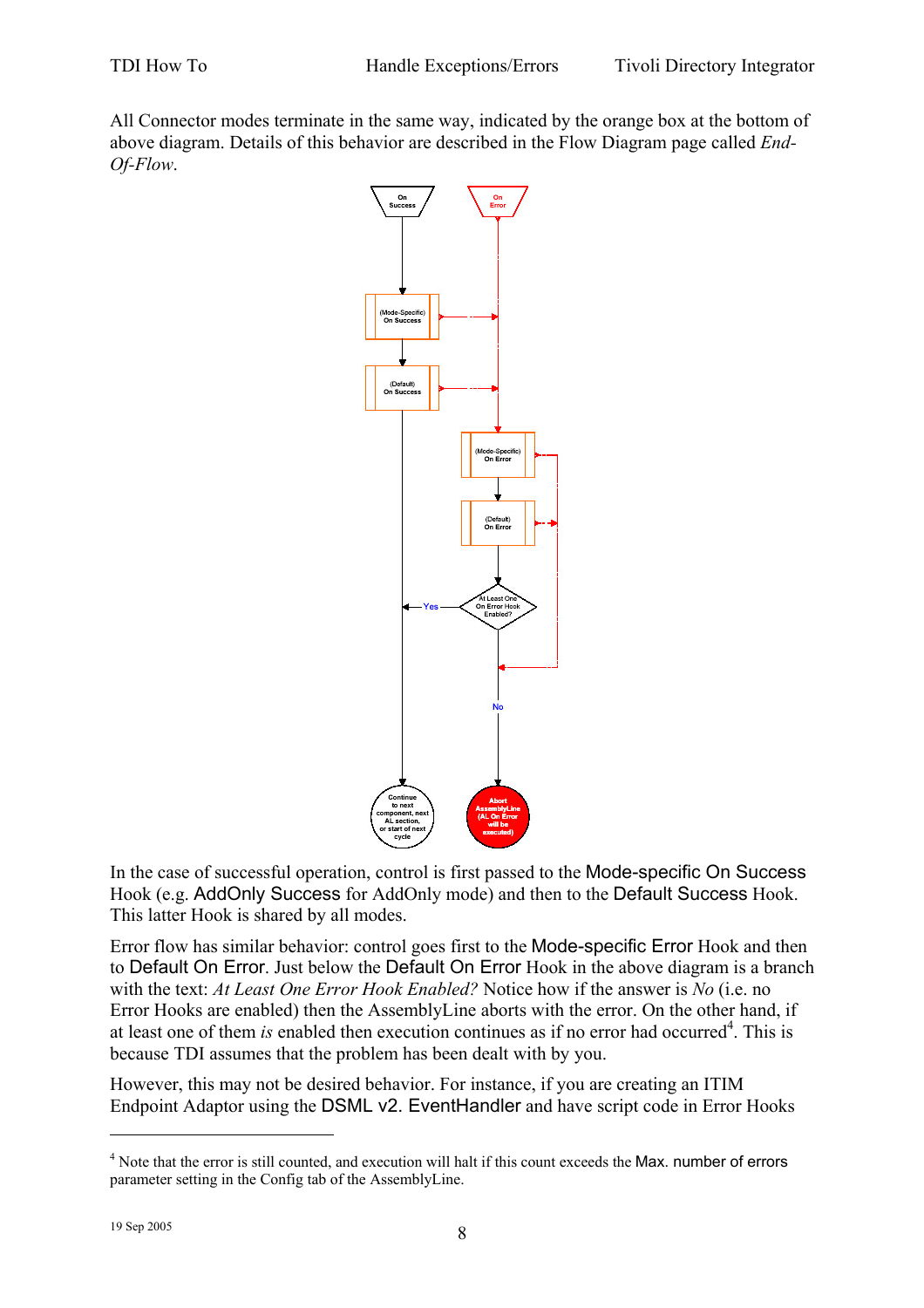(e.g. writing to logs), then your AL will not report back any error to ITIM. This EventHandler expects the AssemblyLine to fail in the case of an error. So when the AL completes normally, the EventHandler reports back to ITIM that the operation was successful.

In order to "escalate" the error (instead of "swallowing" it) you have to *re-throw* the exception. To do this, you must first have access to the exception object itself. TDI provides you with this through the *error* object.

#### *3.1 The error Object*

The error object is an  $Entry$  – just like work and conn – and is available throughout the life of an AssemblyLine through the pre-registered script variable **error**. This *Java bucket* contains a number of Attributes that hold the exception itself, the error message associated with the exception, as well as details on where the error occurred. Here is a description of the various error Attributes.

|  |  | Table 1 - Attributes of the error Object |  |  |  |  |
|--|--|------------------------------------------|--|--|--|--|
|--|--|------------------------------------------|--|--|--|--|

| <b>status</b> | The error status. The value of this Attribute is initially                                                                                                                                                                                                                                                                                 |
|---------------|--------------------------------------------------------------------------------------------------------------------------------------------------------------------------------------------------------------------------------------------------------------------------------------------------------------------------------------------|
|               | set to "ok". As soon as an error occurrs, it will be set to<br>"fail".                                                                                                                                                                                                                                                                     |
|               | Furthermore, status is the only Attribute in the error object<br>before the first exception is thrown. After an error is<br>encountered, the other Attributes below are added.                                                                                                                                                             |
| connectorname | Name of the component where the error occurred. This is the<br>name you have given this component in your AssemblyLine.                                                                                                                                                                                                                    |
| operation     | The internal name of the operation that failed. For example,<br>"get" for the getNext() operation of an Iterator. Note that<br>this may not be the exact origin of the error, but rather<br>the last operation performed. So, if you get an error in the<br>Input Map of your Iterator, this Attribute will still have<br>the value "get". |
| exception     | This is the exception object itself.                                                                                                                                                                                                                                                                                                       |
| message       | Clear text message describing the error.                                                                                                                                                                                                                                                                                                   |
| class         | The Java class of the exception. This is typically a good<br>place to start when trying to determine the type of error<br>that has occurred.                                                                                                                                                                                               |

So to re-throw an exception, you must use the value of the exception Attribute in the error Entry. Retrieving an Attribute value as an object is easily done using the Entry's getObject() method:

throw error.getObject( "exception" );

Note that throwing an exception from your Error Hook script breaks normal Error flow. If you throw an exception from the Mode-specific On Error Hook of a Connector then the flow will escalate to Assembly Line error handling (e.g. the AL On Failure Hook) instead of continuing to the Connector's Default On Error Hook.

#### *3.2 Exception Handling in Script*

There are times when you want to deal with errors in your own script. For example, if you are calling Connector Interface methods manually, or other Java functions that can result in exceptions.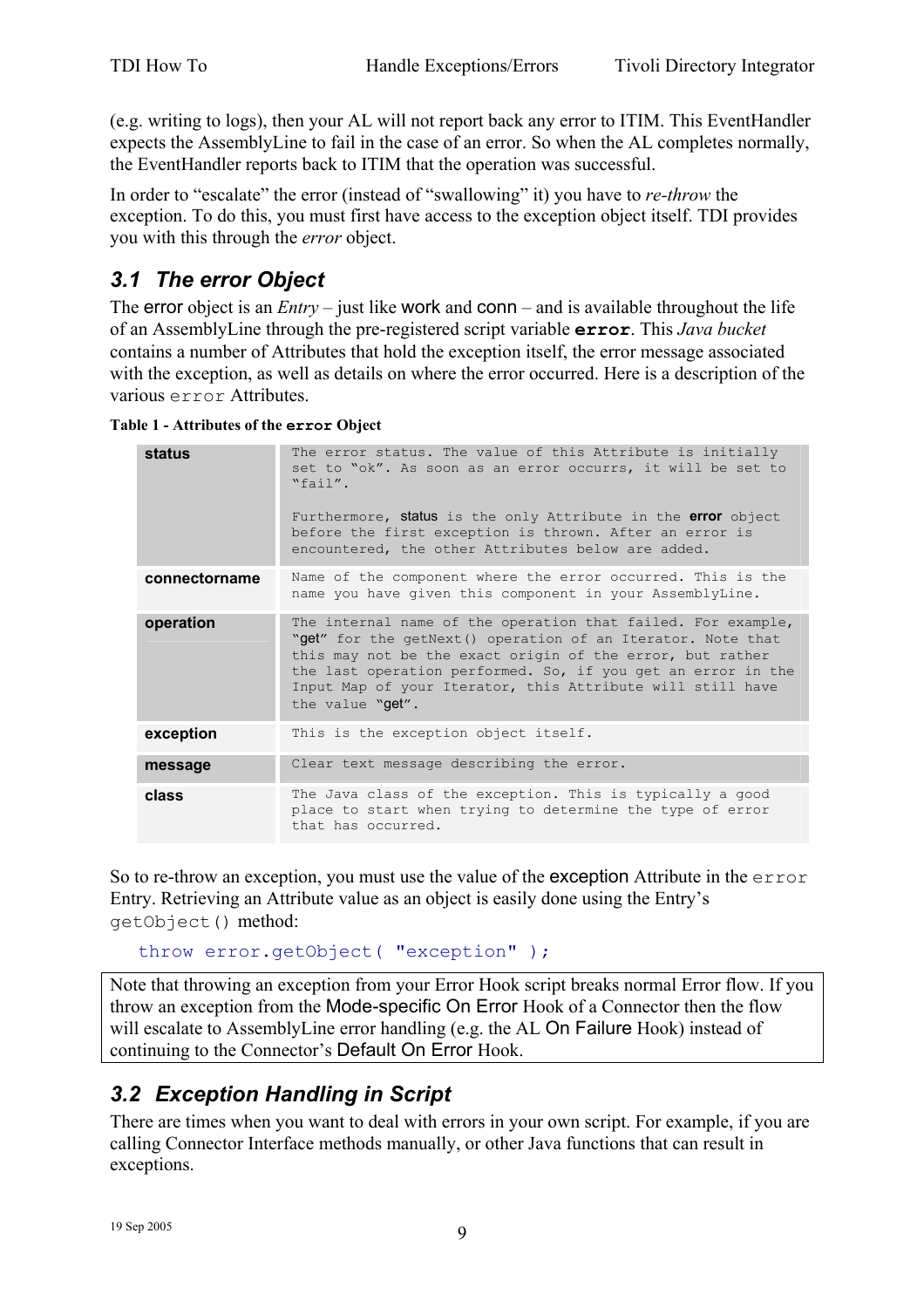This is done using JavaScript's own exception handling feature: try-catch. The trycatch statement allows you to specify a snippet of code that you want to *try*. If an exception is thrown during script execution, you have also specified additional code to *catch* and handle the error. For example:

```
try { 
  DB2e Update.connector.putEntry( work );
} catch ( myException ) { 
   task.logmsg( "** Error during DB2e add operation" ); 
   task.logmsg( "** " + myException ); 
}
```
The  $try$ -block in the above snippet is calling the putEntry() method of the DB2e Update Connector's Interface. If this results in an error then the catch block is executed. The exception object itself is referenced using the variable name in parenthesis after the catch keyword (myException in the above example). This is not the actual Java exception (java.lang.Exception) but rather a JavaScript exception – which is a simple JavaScript type, like String, Number, Date or Boolean.

Note that try-catch will effectively "swallow" any exception in the specified try-block, including syntax errors. So you will want to make sure that your code is correct before wrapping it in this statement.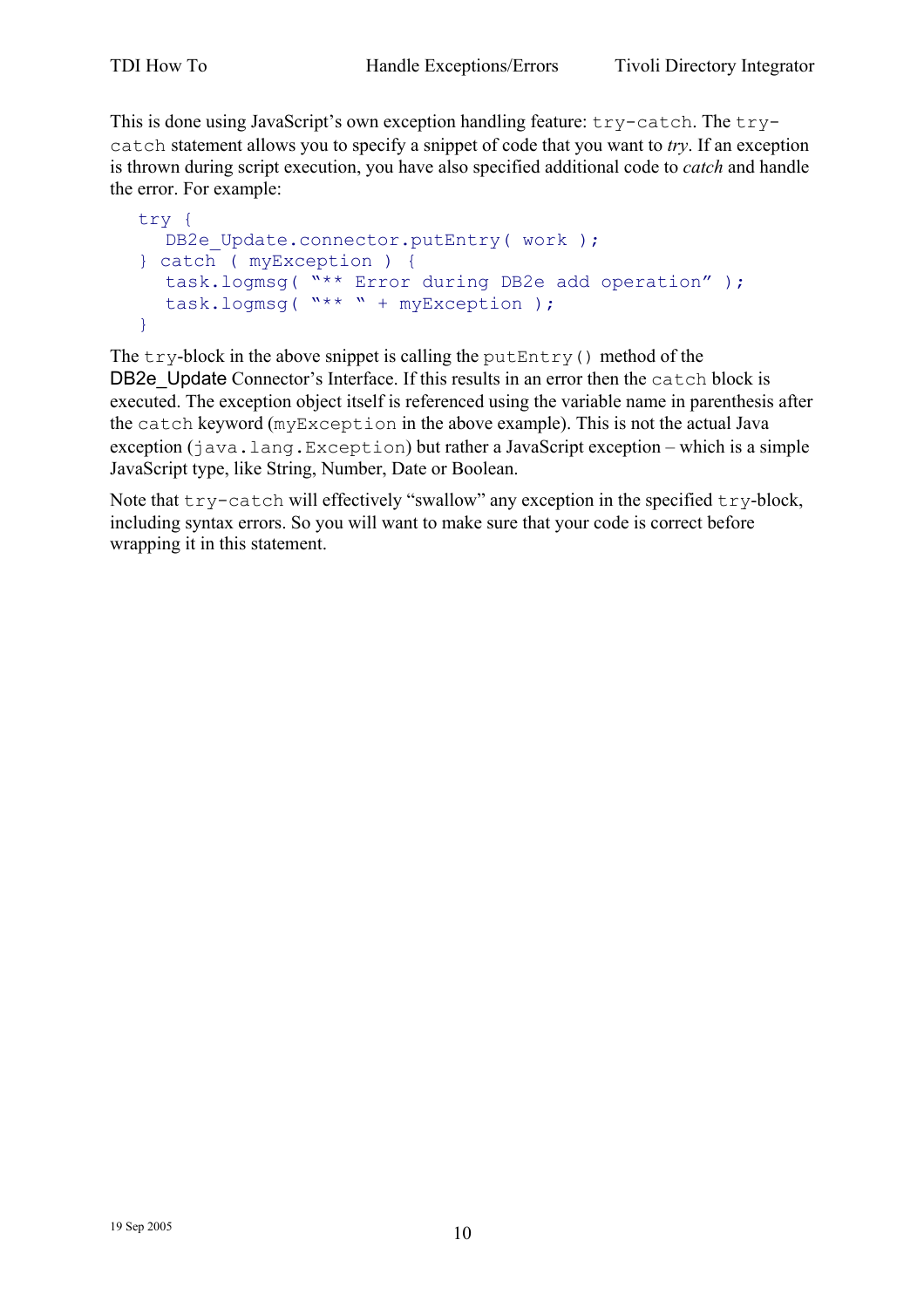## **4 Error Hooks**

The term "Error Hook" is used to denote a Hook that is called as the direct result of an exception being thrown. While Function Components offer a single Default On Error Hook, Connector actually have four distinct types, including Default On Error.

| <b>Mandatory</b>             | These are not strictly <i>Error</i> Hooks, but rather the result of special<br>exceptions thrown during Connector operation. Mandatory Hooks<br>are special in that if the execution flow in the Connector ever<br>reaches one and this Hook is not at least enabled, an error occurs.<br>There are only three mandatory Hooks: On No Match and On<br>Multiple Entries Hooks after <i>lookup</i> operations and No Answer<br>Returned in CallReply mode. |
|------------------------------|----------------------------------------------------------------------------------------------------------------------------------------------------------------------------------------------------------------------------------------------------------------------------------------------------------------------------------------------------------------------------------------------------------------------------------------------------------|
| Connection<br><b>Failure</b> | Whenever a Connector Interface (CI) operation results in a<br>connection-related error, control is passed to the On Connection<br>Failure Hook. If Auto-Reconnect is enabled, then it is engaged<br>after the Hook completes. If Auto-Reconnect is not enabled, error<br>flow is initiated and the mode-specific Error Hook is called.                                                                                                                   |
| Mode-specific                | Each Connector mode has its own mode-specific Error Hook.<br>Regardless of whether this Hook is enabled or not, error flow<br>continues to Default On Error.                                                                                                                                                                                                                                                                                             |
| <b>Default On Error</b>      | This Hook is shared between Connector modes and is also found in<br>Function Components. Any errors that occur during AL cycling<br>(i.e. not during Prolog or Epilog processing) will end up in the<br>Default On Error Hook, unless control is explicitly passed<br>elsewhere.                                                                                                                                                                         |

Each type of Error Hook listed above serves a specific purpose.

#### *4.1 Mandatory*

Usually, if a Hook is not enabled then it is quietly "ignored" during the execution of the Connector. Mandatory Hooks differ in that if the execution flow of the Connector ever reaches one of them, an error occurs if the Hook is not enabled. As noted in the table above, Mandatory Hooks are invoked based on the number of results returned by either a *lookup* (either zero or multiple returned) or *callreply* operation (only for zero returned).

Several Connector modes perform a *lookup*: Lookup, Delete, Update and Delta<sup>5</sup>. Note that for Update mode, whether or not data is found by the lookup is how this mode differentiates between doing an *add* or *modify* operation. As a result, there is no On No Match Hook for Update (or Delta) mode.

<sup>&</sup>lt;sup>5</sup> Note that Delta mode is listed here for completeness sake. Delta mode will only perform a lookup if the underlying data source does not offer incremental modify operations. Since Delta mode is only available in the LDAP Connector and LDAP directories support incremental modifies, lookup is never done.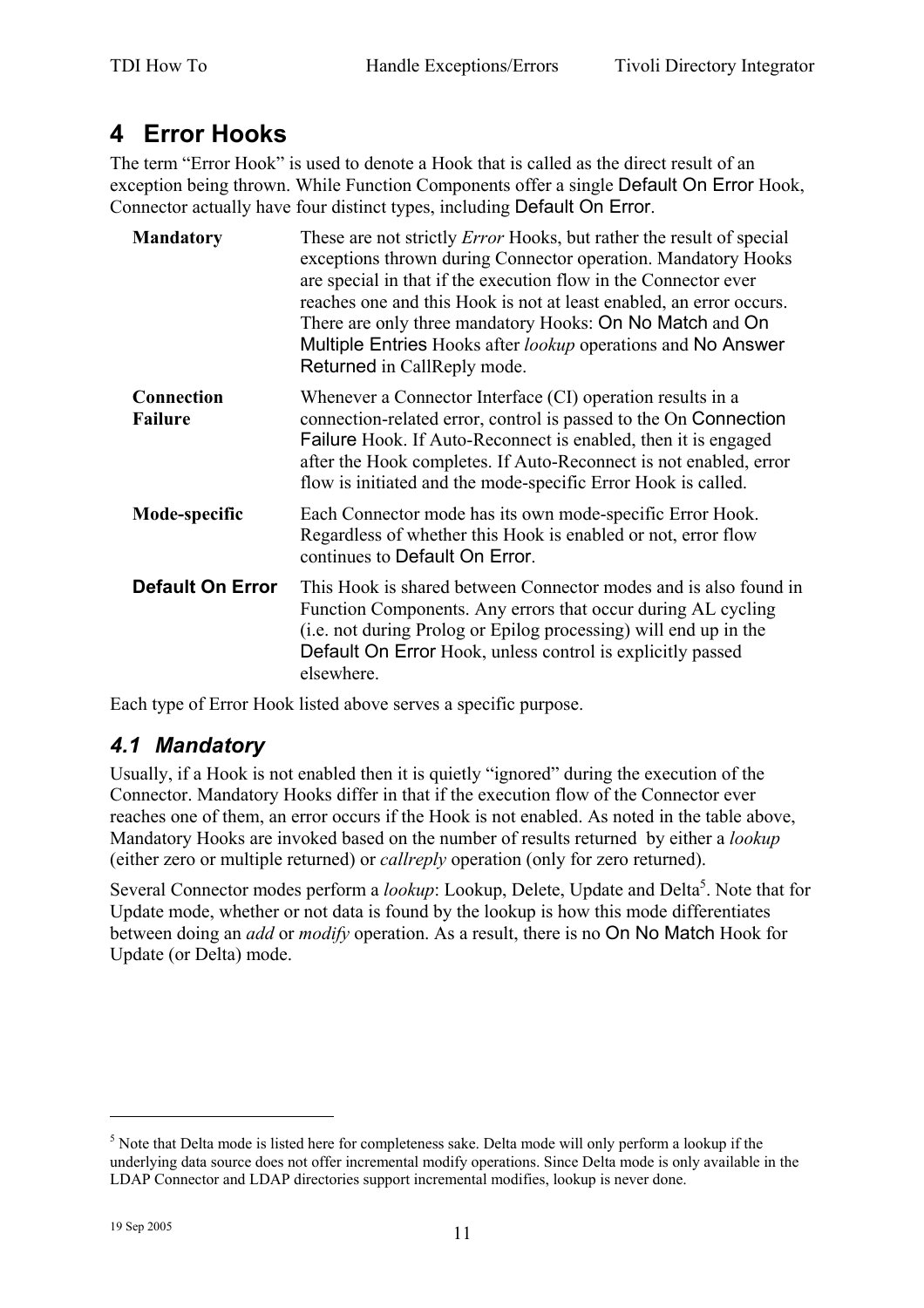These Hooks appear in the Flow Diagrams as boxes with solid orange bars on both sides, as shown in this fragment of the Lookup Mode flow:



Although all Mandatory Hooks will result in an error if control is passed to them and they are not enabled, On Multiple Entries will also throw an error if no *current* Entry is set during execution of the Hook.

This behavior is based on the assumption that you are always expecting a single item returned from a lookup or callreply operation. Any other result needs be specifically dealt with by coding the appropriate Hook. In some case, it is impossible to continue with the Connector mode flow – for example, if you are in Delete mode but the initial lookup did not locate the entry to delete, or if multiple entries are found matching your Link Criteria. These situations require conscious intervention, and are sometimes a signal that you should be using a different mechanism to solve the problem.

As an example, let's go back to the situation where our Delete mode Connector found more than a single matching entry. If we allow the Connector flow to continue, the delete operation will be applied using the same Link Criteria that caused the On Multiple Entries exception. Some data sources will allow this (e.g. deleting multiple rows in an RDBMS table), while others won't. So we can either put script in this Hooks to handle this situation, or we could choose to change the Link Criteria to help ensure a single match<sup>6</sup>.

 $6$  Or we can use a Loop Component to do the On Multiple Found handling for us.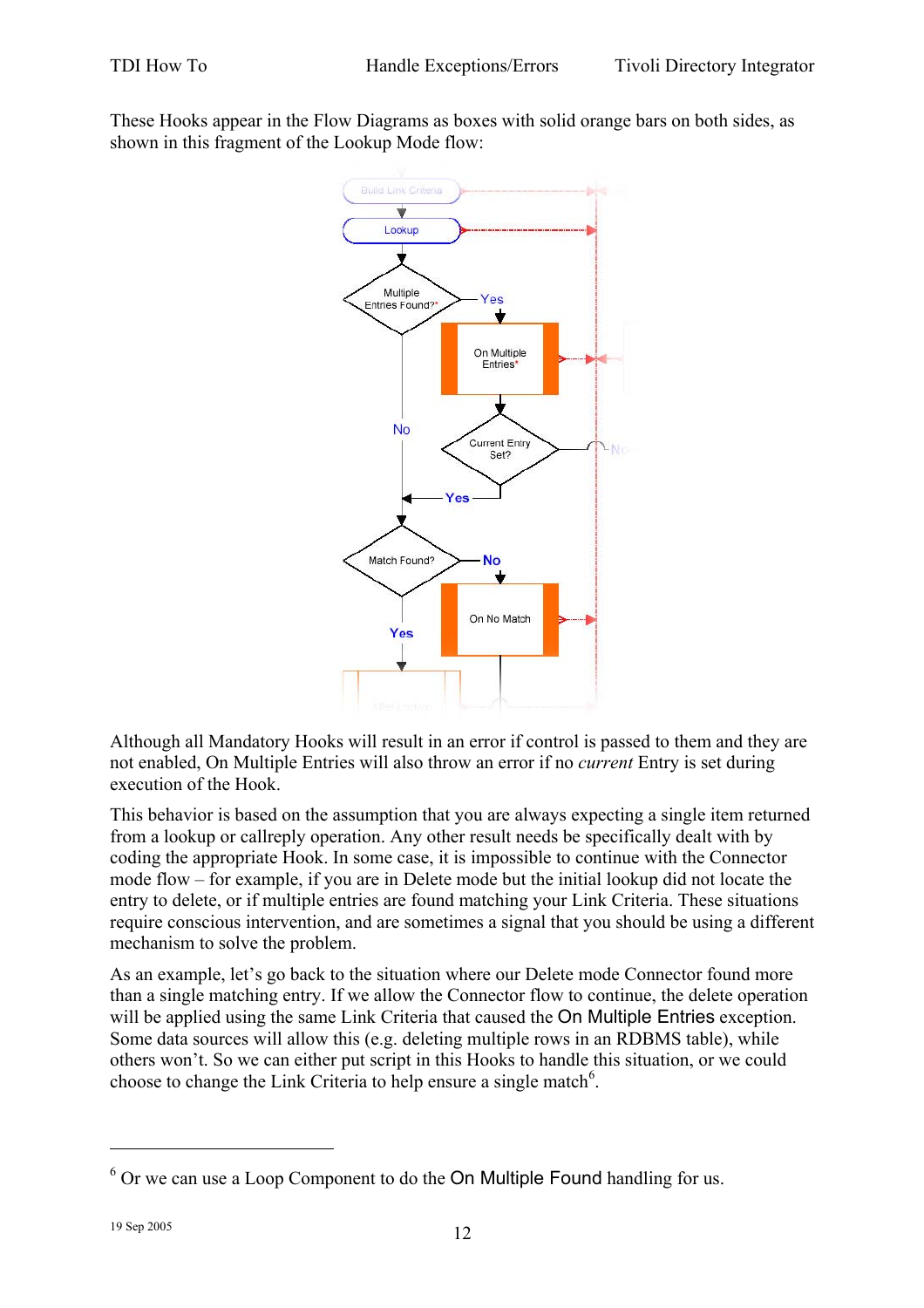### *4.2 Connection Failure*

The On Connection Failure Hook is called whenever a Connector Interface operation (like *getNext*, *add* or *delete*) fails with a connection-related error. This could be due to any number of reasons, like a firewall timing out an open connection, or because the data source itself has gone offline.

These types of problems are often referred to as *infrastructural errors*. They are not specific to data content or the state and behavior of your AssemblyLine. Instead, they occur in the environment where your solution resides. The purpose of the On Connection Failure Hook is to give you the chance to deal with this type of exception differently than you would with standard errors.

Note that if the Auto-Reconnect feature is enabled for the Connector, then it is engaged immediately following this Hook. This means that you have the option of changing Connector parameters in this Hook before (re)connect is attempted, switching to a backup server if desired.

If the (re)connect is successful, then the CI operation that failed is reattempted and flow continues as if no error had occurred. Note that this can have unwanted side-effects in some situations. For example, if the *getNext* operation fails for an Iterator then performing a reconnect will also reinitialize the result set for iteration. This not only means that processing will resume *at the start* of the result set again, but that collection of entries returned for iteration may be different than it was initially.

Another potentially dangerous situation is when you are writing to a JDBC data source with the Commit parameter set to On Connector close. Here you run the risk that all writes performed before the Connection Failure are aborted (rollback) by the underlying RDBMS. If re-connect is successful, the AL will continue as though nothing was wrong. However, only updates done after the re-connect will be committed when the Connector is finally closed at AL shutdown. You either need to disable Reconnect, or use a different setting for the JDBC Commit parameter.

If for some reason you do not want to continue to Auto-Reconnect then you must redirect the flow using a command like system.skipEntry() or system.ignoreEntry(). The flowchart detailing this behavior is found in the Flow Diagrams page titled Connector Reconnect [2].

#### *4.3 Mode-specific On Error*

If an error occurs during a Connector Interface operation, then the On Error Hook for the Connector mode is invoked<sup>7</sup>. This Hook is not mandatory, so having it not enabled will not cause additional exceptions to be thrown.

After the mode-specific On Error Hook is executed (or skipped, if not enabled) flow continues to the Default On Error Hook

## *4.4 Default On Error*

Although other error Hooks can precede it – like On Connection Failure or mode-specific On Error described in the previous sections – this is the error Hook that is ultimately called for any error-exception thrown during Connector or Function operation.

 $<sup>7</sup>$  This is also true of connection failures as well, although the On Connection Failure (and possibly Reconnect</sup> feature, if enabled) is executed first.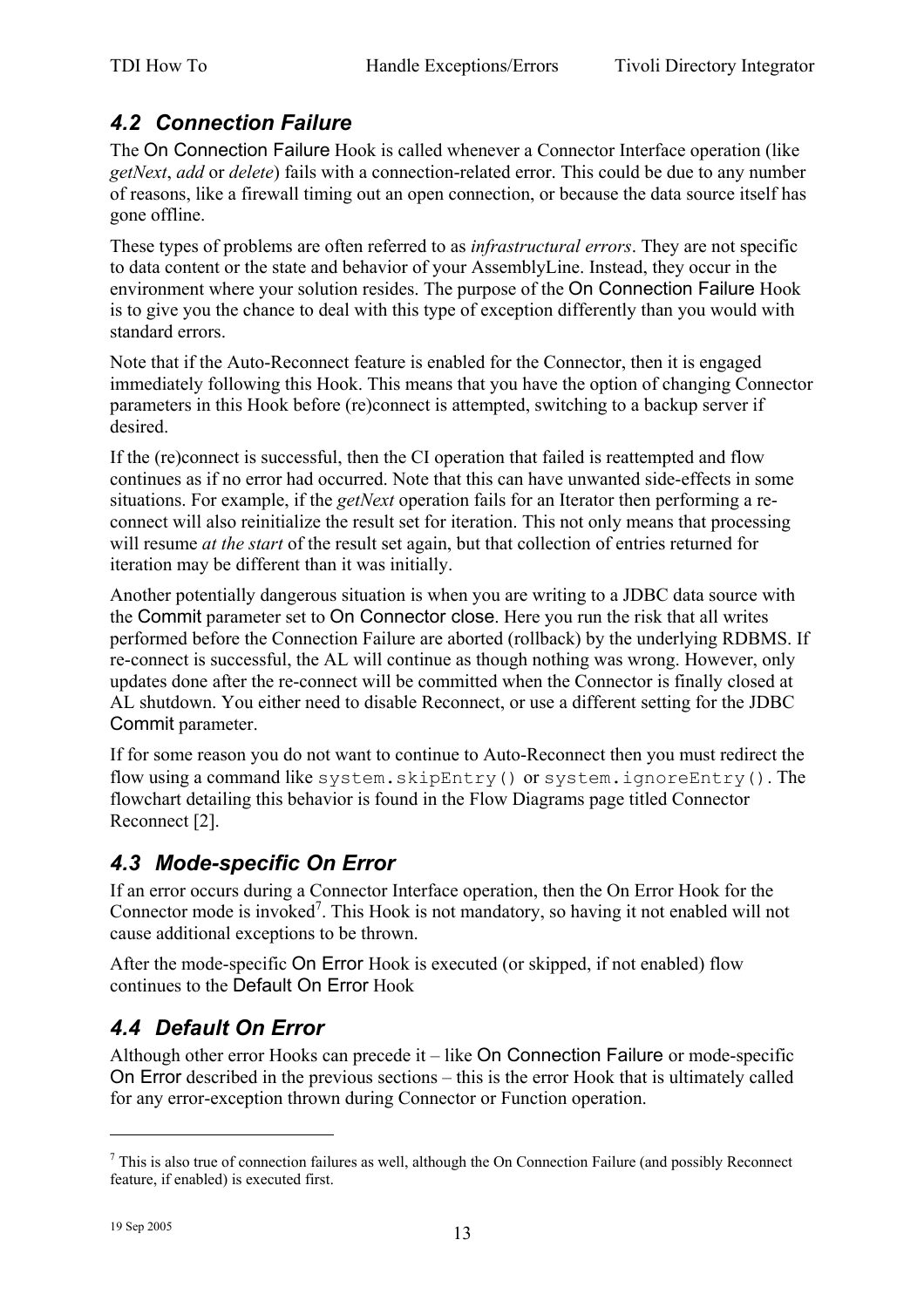If this Hook is not enabled then the AssemblyLine aborts with the error and the AL's On Failure Hook is invoked. However, if Default On Error is enabled, the exception is effectively "swallowed" and control is passed to the next AL component.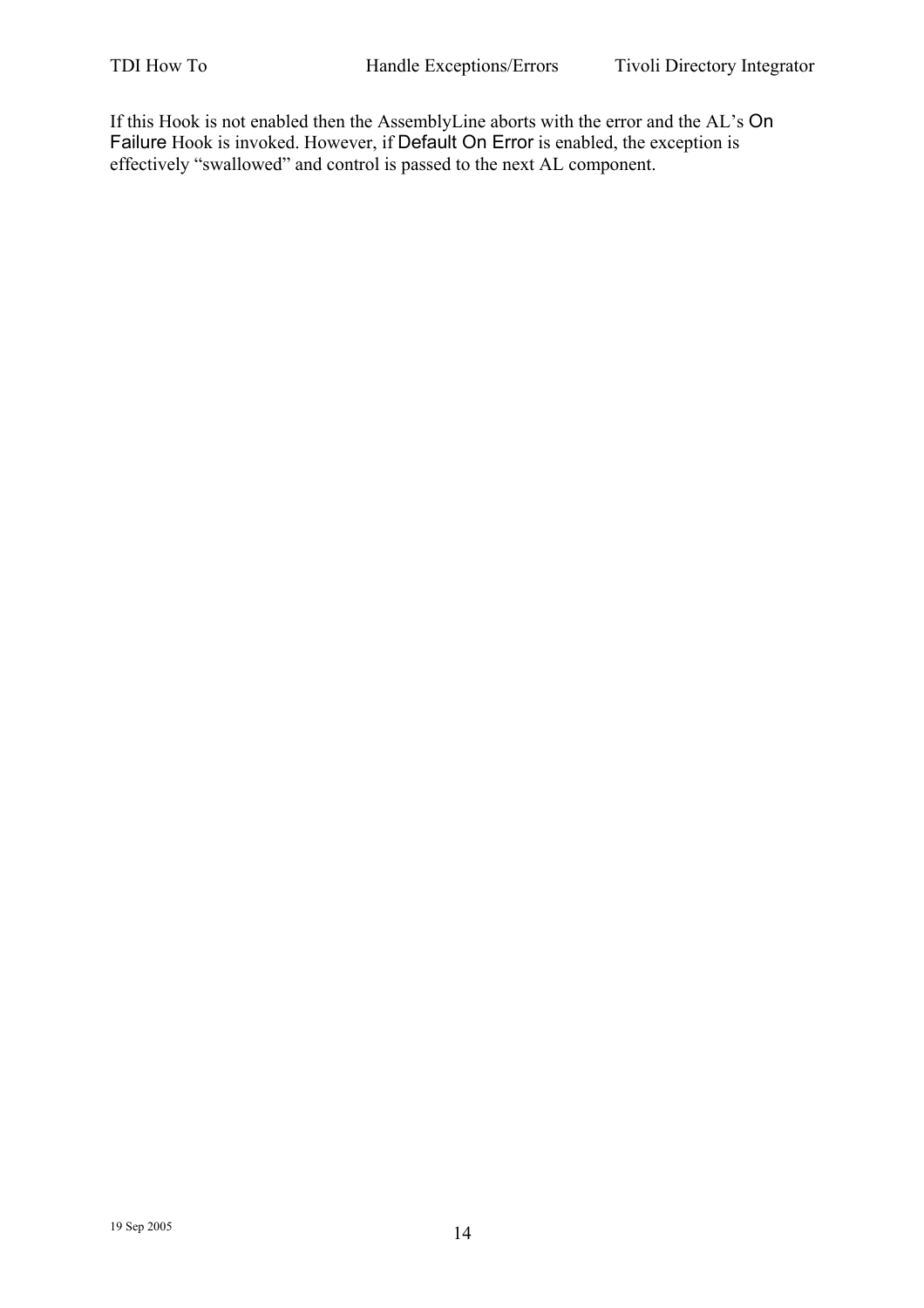## **5 Logging**

An important part of any error handling scheme is logging. Of course, logging has other uses as well; like passing data to other applications, or writing an AssemblyLine audit trail. As a result, this chapter will deal with logging in more general terms than just error handling.

TDI uses a Java API for logging called *Log4j*. This flexible framework provides a rich set of features that TDI leverages in such a way as to pass this flexibility on to you. It is not necessary that you know how Log4j works to do logging in TDI. However, any knowledge you do have can be directly applied to your solutions. So without going into the gritty details, logging in log4j can be thought of in three parts: *logger*, *appender* and *layout*.

The first part (*logger*) refers to the mechanism that enables logging, and this bit handled for you by TDI.

The second term (*appender*) is also a job for TDI. This work is carried out a logging component called, not surprisingly, an Appender. TDI provides a range of Appenders[3] that each supports a specific log system or mechanism.

Finally, *layout* defines the format in which your log messages are written. You define the layout for an Appender by setting its parameters.

| Logging                |                                 |            |
|------------------------|---------------------------------|------------|
| <b>TH</b> Logging      |                                 | $\sqrt{2}$ |
|                        |                                 |            |
|                        | $\boldsymbol{\mathcal{R}}$<br>器 |            |
| <b>IDIFileRoller</b>   |                                 |            |
| <b>IDI File Roller</b> |                                 |            |
| <b>File Path</b>       |                                 |            |
| Number of backup files | 5                               |            |
| Layout                 | <b>Pattern</b>                  |            |
| Pattern                | %d{ISO8601} %-5p [%c] - %m%n    |            |
| Log level              | <b>INFO</b>                     |            |
| Log Enabled            | $\overline{\mathbf{K}}$         |            |

The above screenshot is of the IDI File Roller Appender, and the top two parameters are specific to this component. Here you tell the Appender what file to use as well as how many backup copies it should maintain. The next two parameters – Layout and Pattern – are how the log messages are to be written. Finally, the Log Level parameter instructs the *logger* feature in TDI which message priority levels to enable for this Appender. There are five levels to choose from: DEBUG, INFO, WARN, ERROR, and FATAL; in ascending order of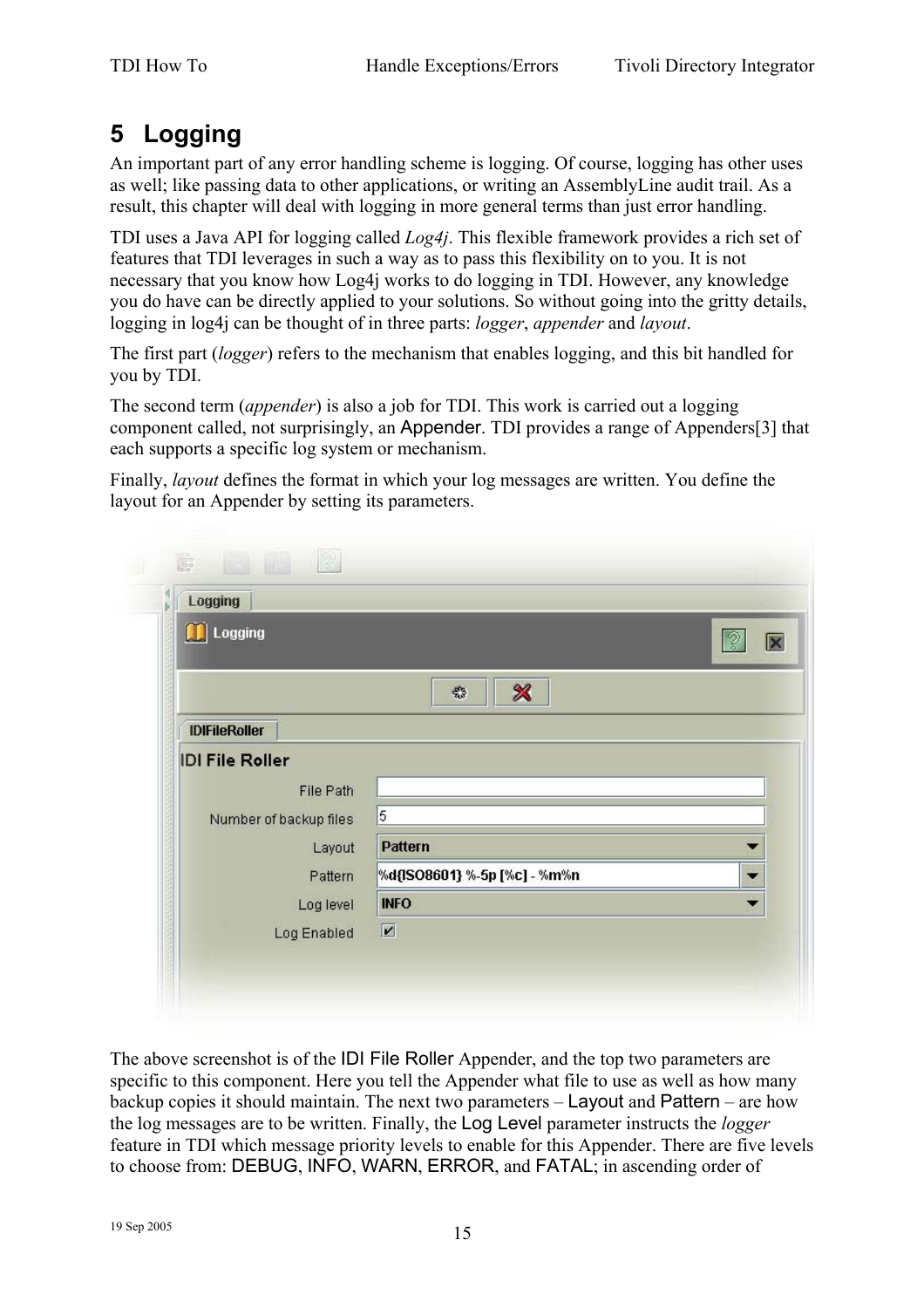priority. This parameter controls how verbose the Appender will be and setting one level will enable that priority plus all those that are higher. For example, if you set the log level to FATAL, then only this level of messages will be written by the Appender. However, setting it to WARN means that it will handle ERROR and FATAL as well.

Logging can be defined at the Config level, as well as for specific AssemblyLines. Setting up how all AssemblyLines in a Config will do their logging is done under the Config folder of the Config Browser. Here you will see an Item called Logging.



Selecting this item brings up a Logging Details window where you can add and remove Appenders that will be applied to all ALs.

In addition to Config-level settings, each AssemblyLine offers a Logging tab where you can specify further Appenders for this task.